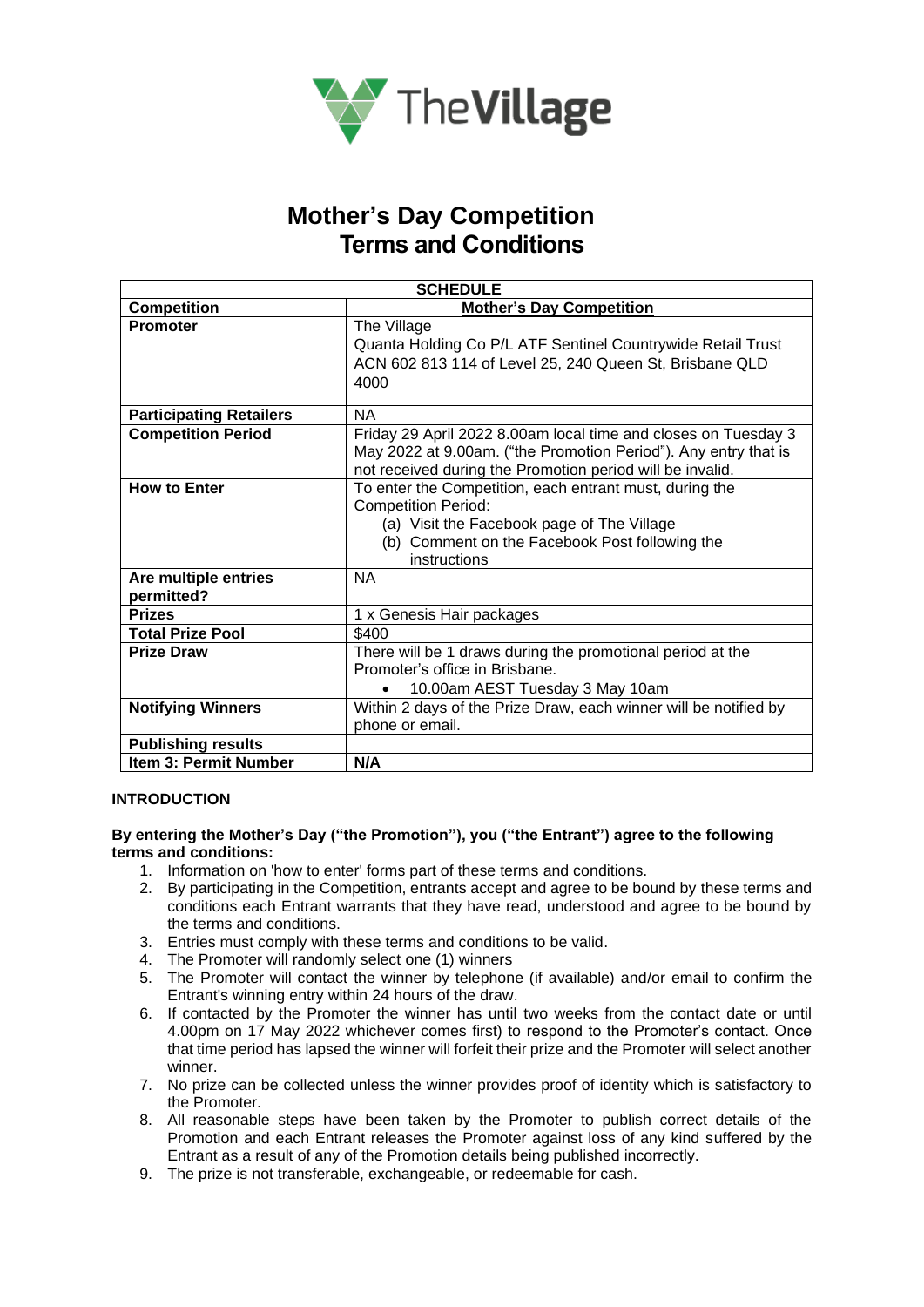

# **Mother's Day Competition Terms and Conditions**

### **ELIGIBILITY**

- 10. Entry is open to Australian residents aged 16 years and over. Entrants must be individuals and not companies or other entities. Employees and immediate family members of the Promoter and associated agencies and/or companies in any way involved in the Promotion, are not valid Entrants in the Promotion.
- 11. The Promoter reserves the right to request verification of age, identity, residential address any other information relevant to the Promotion.
- 12. The Promoter can disqualify any individual who provides false information, conspires to gain a fair advantage, engages in unlawful or other improper conduct calculated to jeopardise the fair and proper conduct of this Promotion or is otherwise involved in manipulating, interfering or tampering with the Promotion
- 13. Incomplete, illegible or incorrect entries, or entries containing offensive or defamatory comments, or which breach any law or infringe any third party rights, including intellectual property rights, will not be eligible to win.
- 14. The Promoter accepts no responsibility for any costs incurred by Entrants in entering the Promotion. Prize winners are advised that tax implications may arise from their prize winnings and they should seek independent financial advice prior to the acceptance of the prize
- 15. The eligibility of entries is solely within the discretion of the Promoter.
- 16. The Promoter reserves the right, in its sole discretion, to refuse to accept entries which are incomplete, indecipherable, offensive, do not comply with these terms and conditions or which contravene any applicable laws or regulations.

#### **HOW TO ENTER**

17. To enter, each entrant must comply with the 'How to Enter' section of the Schedule.

Participants must during the Promotion Period: To enter the Competition, each entrant must, during the Competition Period:

- a) Visit the Facebook page of The Village
- b) Comment on the Facebook Post following the instructions
- 18. If the Schedule permits entrants to submit more than one entry, each entry must be unique and submitted separately.
- 19. An entry cannot be modified after it has been submitted.
- 20. The Promoter accepts no responsibility for late, lost, misdirected or damaged entries or other communications.
- 21. The Promoter assumes no responsibility for any failure to receive an entry or for inaccurate information or for any loss, damage or injury as a result of technical or telecommunications problems, including security breaches. If such problems arise, then the Promoter may modify, cancel, terminate or suspend the Competition.

#### **PRIZE DETAILS**

- 22. One (1) winner of one (1) Genesis Hair Package
- 23. total prize pool \$400
- 24. Any ancillary costs associated with redeeming the prizes are not included. Any unused balance of Gift Cards will not be awarded as cash. Gift Cards terms and conditions apply and are only redeemable at participating stores. If any receipts used in connection with this Promotion are determined by the Promoter to have been obtained fraudulently or are a reprint of the original receipts, the Promoter has the right to cancel the Gift Card issued at any time.

#### **HOW THE WINNER(S) ARE DETERMINED**

25. The winning entry or entries will be the first entry or entries randomly selected at the Prize Draw from all valid entries submitted as part of the Competition. The number of entries to be randomly